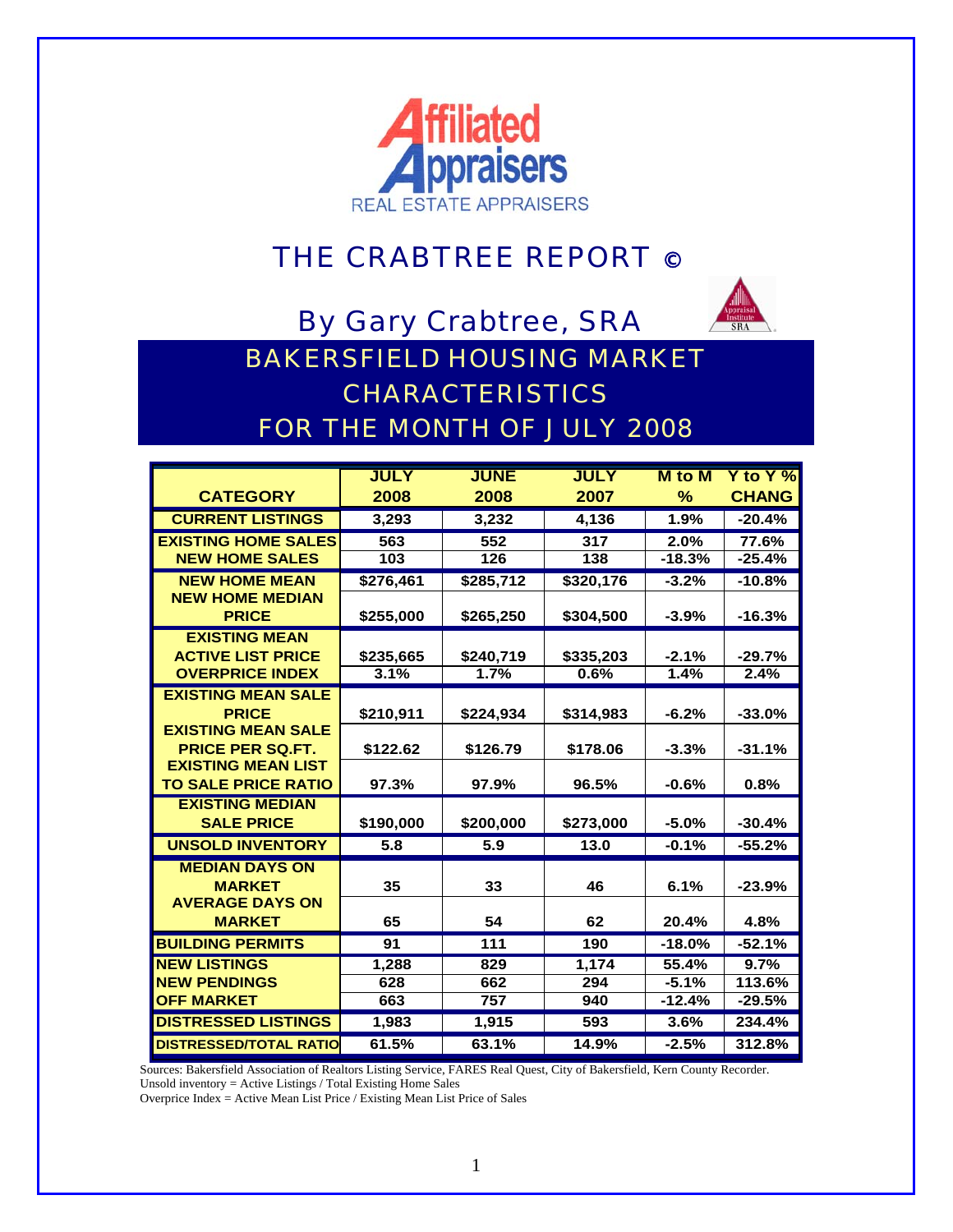# BAKERSFIELD VERSUS STATE COMPARISONS FOR JUNE 2008

| <b>CATEGORY</b>                                                  | <b>BAKERSFIELD</b> | <b>CALIFORNIA</b> | <b>DIFFERENCE</b> |
|------------------------------------------------------------------|--------------------|-------------------|-------------------|
| <b>Existing Home Sales</b>                                       | 77.9%              | 17.5%             | 60.4%             |
| <b>Median Home Price</b>                                         | \$200,000          | \$368,250         | 54.3%             |
| <b>Month / Month Price</b><br><b>Change</b>                      | (2.7%)             | $(4.3\%)$         | 1.6%              |
| <b>Year / Year Price</b><br><b>Change</b>                        | (29.8%)            | (37.7%)           | 7.9%              |
| <b>Unsold Inventory Index</b><br>(months)                        | 6.0                | 7.7               | 1.7               |
| <b>Median Time on</b><br><b>Market</b><br>(days)                 | 31                 | 49                | 18                |
| 1 <sup>st</sup> Time Buyer Housing<br><b>Affordability Index</b> | 54%                | 44%               | 10%               |

#### LOCAL VERSUS STATE COMPARISONS

The May 2008, Bakersfield market surpassed the rest of the state in performance in all but one category. I attribute the superior performance to Bakersfield's rapid return to affordable pricing. Based upon the affordability index almost 1 of every 2 first time homebuyers now can afford to buy however the state's pricing is declining at a much more rapid rate, thus their affordability is close to competing with the Bakersfield market. The Bakersfield market is showing signs of a second slow down as loan underwriting and lack of availability of credit begins to take its toll.

#### ANALYSIS AND COMMENTS

#### **SUPPLY VERSUS DEMAND (Charts #1-8)**

Total market supply of existing homes increased slightly last month to 3,293 and is significantly lower than last year's 4,136 by 20.4% in spite of a 12.3% increase in foreclosures that will continue to impact the market as last month's Notices of Trustees Sales set an all-time record of 1,232, up 19.7% from last month and 249% from the same period last year. 91 new building permits were issued last month with the year to date total being 46.1% fewer than the same period last year. New listings however, increased dramatically last month by some 459 or 55% signaling an upcoming increase in supply due mainly to the increasing number of foreclosures and a declining demand as we approach the end of the "peak marketing season". On the demand side, the sales activity of existing homes increased 2% over last month and 77.6% from the same period last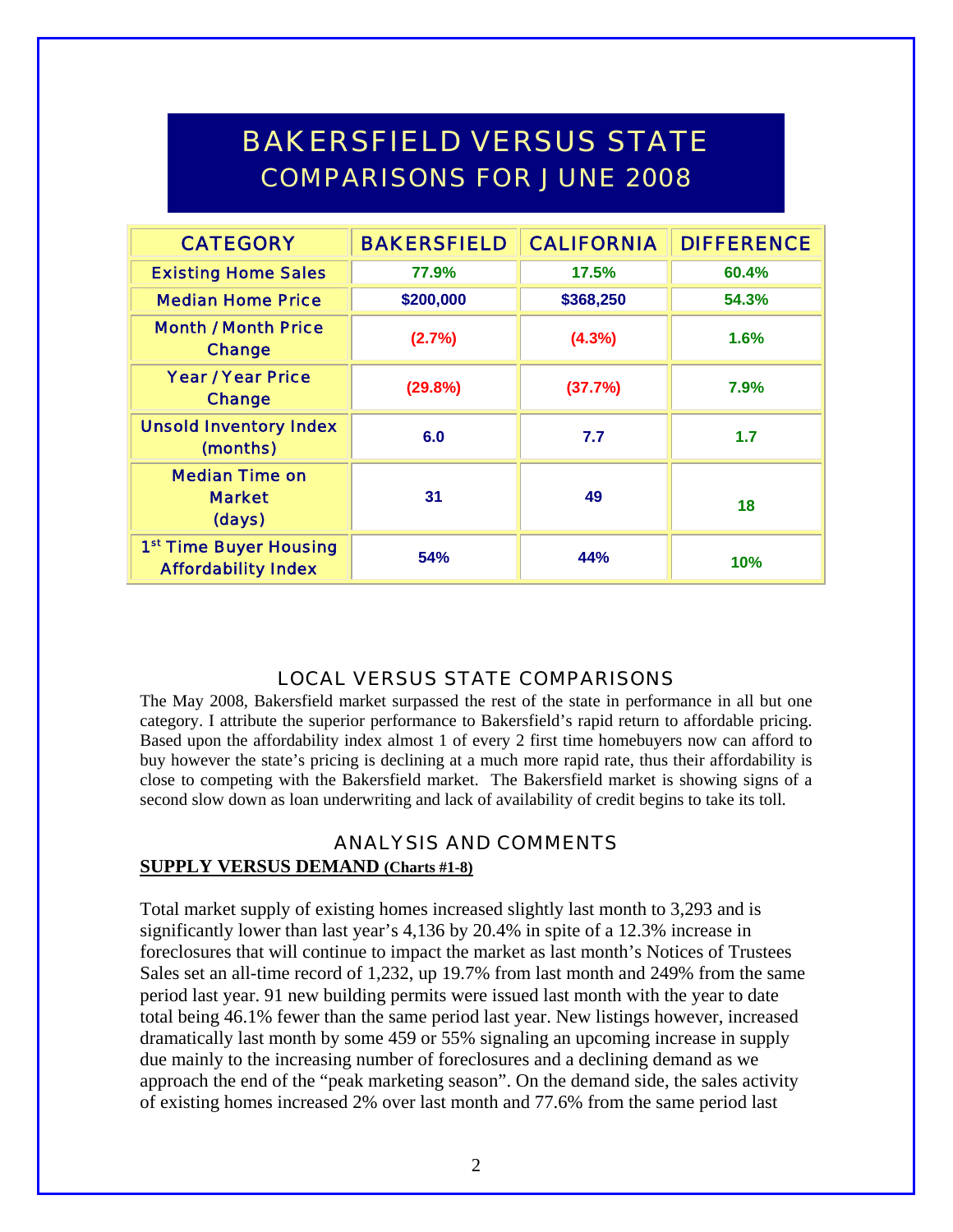year. The bittersweet statistic is that 71% of this increase is directly attributable to the sale of foreclosed properties. New construction sales declined 18% over last month and 25% less that the same period in 2007. Pending sales declined slightly to 662 on down 5% from the month previous. Your attention is directed to Chart #16 for the graphic display of the REO "burn rate" which expresses the ratio of REO sales versus the new foreclosures for the month. Last month the ratio was 1 to 1.8 or for every REO sold there were 1.8 new foreclosures. Using an annual "running" average, the "burn rate" was calculated at 2.4 years or November, 2010.

#### **PRICE TRENDS**

Last month the median price declined another 5% to \$190,000 or \$83,000 and 30.4% from the same period last year. The existing mean price declined 6.2% over June and is 29.7% below the same period last year. Based upon the mean unit price, the market reached \$122.62 per square foot last month, or 3.3% below June and 31.1% below the same period last year. According to my data, this month's median price is equal to the median price of the same month of 2004. (See Chart #5) The new home sales median price declined 3.9% last month and 16.3% over the same period last year. The "distressed" market, brought about by continuing record foreclosures, is negatively impacting the pricing as the table below indicates, with 61% listings and 71% sales being "distressed".

| <b>Market List Price</b> | Distressed List Price   Difference                      |           | $\frac{6}{6}$ | <b>Market Share</b> |
|--------------------------|---------------------------------------------------------|-----------|---------------|---------------------|
| \$259,970                | \$149,888                                               | \$110,082 | 42.3%         | 61.5%               |
|                          |                                                         |           |               |                     |
|                          | Market Sales Price   Distressed Sale Price   Difference |           | $\frac{0}{0}$ | <b>Market Share</b> |

The market continues to be severely impacted by the foreclosure and "short" sales as indicated by the above chart. The downward pressure on pricing continues to exert itself as indicated by the median "distressed" list price being \$22,800 or 13% below the median distressed sale price last month. In the meantime, the "arms length" market is 30% to 40% above the "distressed" market with typical list to sale price ratios.

#### **NEW CONSTRUCTION VERSUS PRE-OWNED COMPETITION (Chart #9)**

The new construction mean price is above the existing home mean price by 31% with the new construction median 34% above the existing, however when comparing the two by the price per square foot the mean new home is selling only 2.7% above the existing unit price. Much of this disparity I attribute to the unknown amounts of seller "incentives" and concessions that are "built in" to the new home sales prices.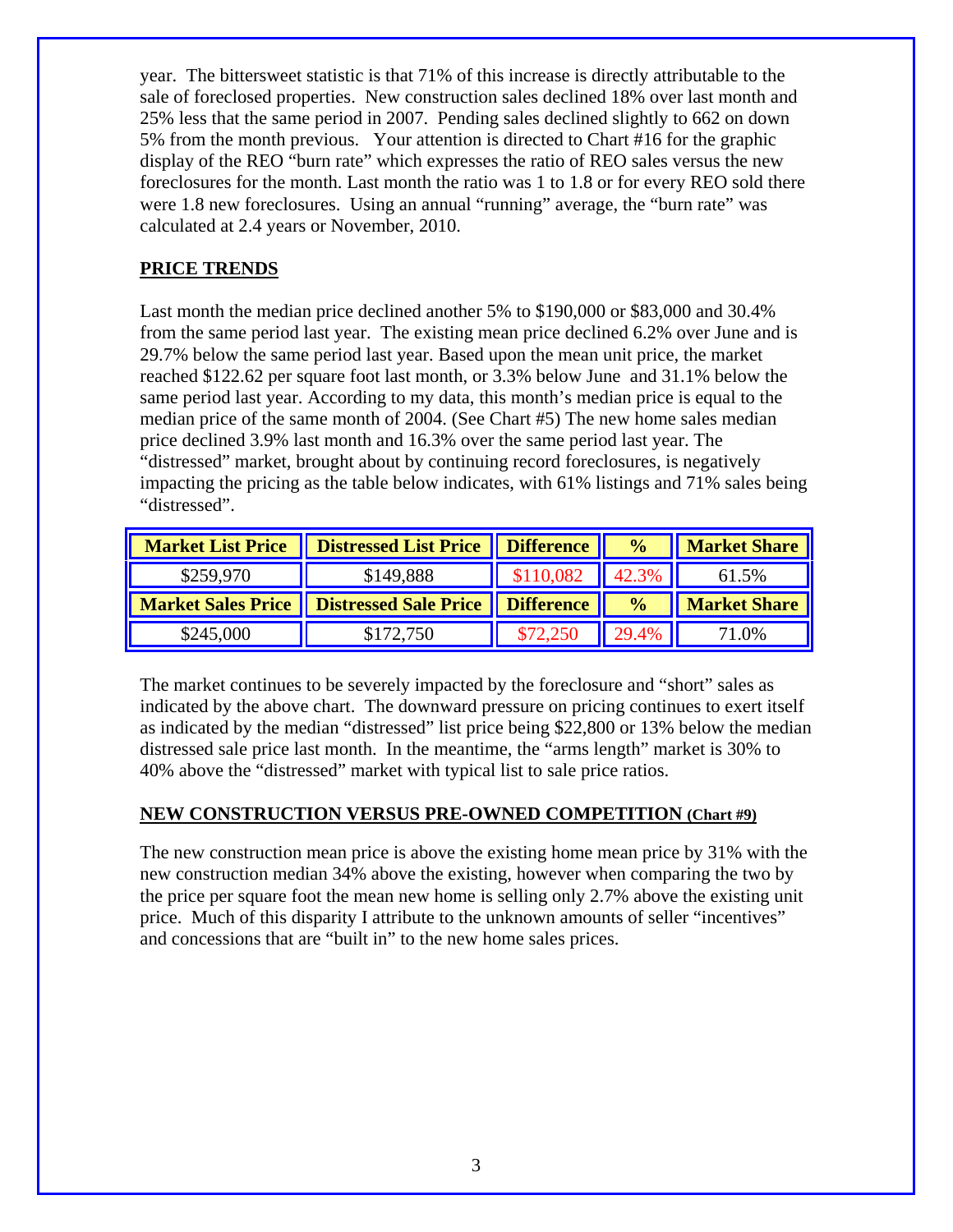| <b>Builder</b>        | # Sales | <b>Mkt. Share</b> | <b>Mean Price</b> | <b>Median Price</b> |
|-----------------------|---------|-------------------|-------------------|---------------------|
| <b>Lennar Homes</b>   | 125     | 22.4%             | \$252,832         | \$252,000           |
| <b>McMillin Homes</b> | 101     | 18.2%             | \$332,946         | \$301,000           |
| Castle and Cooke      | 66      | 11.9%             | \$339,250         | \$289,500           |
| K. Hovnanian          | 65      | 11.7%             | \$260,531         | \$257,500           |
| <b>Centex Homes</b>   | 50      | 9.0%              | \$276,649         | \$231,250           |

For 2008, the following chart depicts the top five builders in new home sales:

#### **BUILDING ACTIVITY (Chart #10)**

According to the City of Bakersfield's Building Department, 91 single family building permits were issued in June 2008. The total permits pulled year to date are down 46.1% from the same period last year. Based upon the year to date permitting, the following are the top five builders based upon permits pulled:

| <b>Builder</b>                | <b>Permits</b> | <b>Mkt. Share</b> |
|-------------------------------|----------------|-------------------|
| Lennar Homes                  | 169            | 24.4%             |
| Mc Millin Homes               | 114            | 16.5%             |
| <b>Standard Pacific Homes</b> | 92             | 13.2%             |
| <b>Custom Home Builders</b>   | 43             | 6.2%              |
| <b>Castle and Cooke</b>       |                | 4.3%              |

### **INTEREST RATES (Chart #11)**

Interest rates on 30 year fixed rate loans increased 11 basis points last month to 6.43% and 27 basis points below the same period last year. This increase represents the third consecutive month the fixed rate has increased. For the fifth consecutive month the 5 year ARM and saw an increase of 16 basis points to  $5.93\%$ . The  $11<sup>th</sup>$  District Cost of Funds declined 8 basis points from last month to 2.83% and down 145 basis points from the same period last year. The 6 Month LIBOR rate increased 11 basis points last month to 3.12%. The Wall Street Journal Prime Rate, an index for credit lines, remained stable at 5.0% last month and is down 325 basis points from the same month last year. The fixed rate increase adds \$7.20 per month per \$100,000 borrowed.

#### **DELINQUENCY AND FORECLOSURE REPORT (Charts #12-13)**

The following chart reports the Notices of Delinquency (Default), Notices of Trustees Sales, and the Trustees Sales (Foreclosures). The table below will reflect the data in a similar format to that of my statistical cover sheet: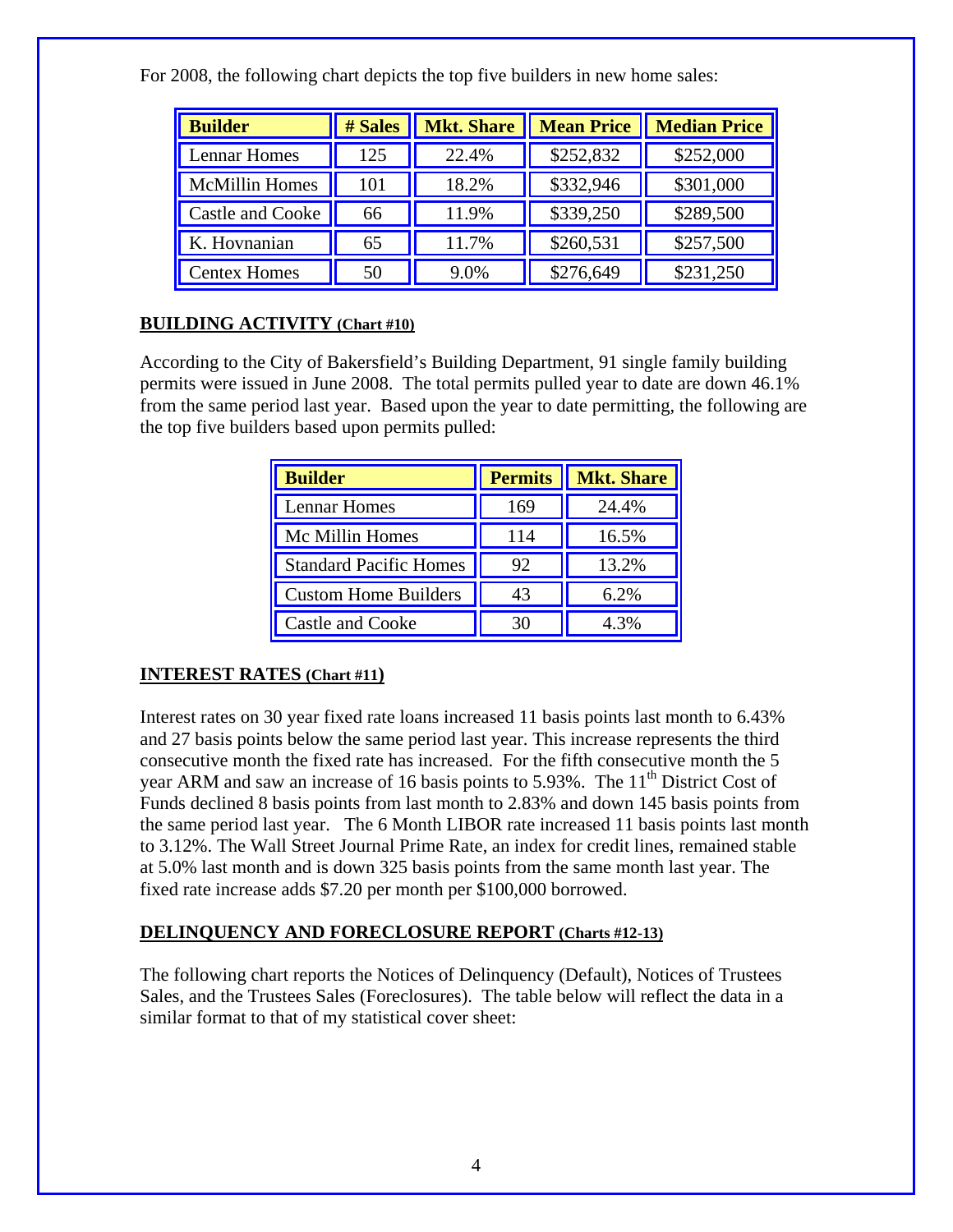| <b>Category</b>                           | <b>Current</b><br><b>Month</b> | Last<br><b>Month</b> | Last<br>Year | $M$ to $M\%$<br><b>Change</b> | $Y$ to $Y\%$<br><b>Change</b> |
|-------------------------------------------|--------------------------------|----------------------|--------------|-------------------------------|-------------------------------|
| <b>Notice of Default</b>                  | 1.227                          | 1,259                | 780          | $(2.5\%)$                     | 57.3%                         |
| <b>Notice of Trustee's</b><br><b>Sale</b> | 1,232                          | 1.029                | 353          | $19.7\%$                      | <b>249.0%</b>                 |
| <b>Trustee's Deed</b>                     | 925                            | 823                  | 237          | 12.3%                         | <b>290.3%</b>                 |

Based upon the trend analysis presented in the attached chart a trend of declining Notices of Default was noted, however the trend of increasing Notices of Trustee's Sales and Trustee's Sales continues.

#### **THE IMPACT OF DISTRESSED PROPERTIES ON THE MARKET (Charts #14-16)**

During the months of September 2007 through July 2008 I have researched the impact that the foreclosures and subsequent re-sales are having on the market and losses suffered by lenders in both the sub-prime and conventional markets. The following is a summary of the results of my continuing study.

| # of<br><b>Properties</b>        | <b>Gross Sales</b><br><b>Price</b> | <b>Gross Loans</b>                   | Loss                         | <b>Loan Loss</b><br><b>Per Home</b> |
|----------------------------------|------------------------------------|--------------------------------------|------------------------------|-------------------------------------|
| 1,671                            | \$345,746,687                      | \$546,274,852                        | \$200,274,852                | \$114,928                           |
| <b>Mean Sale</b><br><b>Price</b> | <b>Mean Sale</b><br>Date           | <b>Previous Sale</b><br><b>Price</b> | <b>Previous Sale</b><br>Date | <b>Price Decline</b><br>per Home    |
| \$227,235                        | 2/14/2008                          | \$365,758                            | 3/14/2006                    | \$138,523                           |
| <b>Purchase</b><br>Loan          | <b>Refinance</b>                   | <b>Hispanic</b>                      | <b>Asian</b>                 | <b>Other</b>                        |
| 63.4%                            | 36.6%                              | 54.6%                                | 4.1%                         | 41.3%                               |

**Based upon the data, lender loan losses over the past eleven months have totaled \$200.3 million dollars.** The purchase loans versus refinance ratios remain unchanged at 2 out of every 3 defaulted loans being the result of a purchase. **Based upon the above the REO properties have a 19.6% annum decline rate while the rest of the market declined at a rate of 9.9% per annum.**

Based upon a survey of the 1,681 sales by surname, 54.6% of the foreclosures were attributable to the Hispanic market.

Based upon a list of properties reported in the *Bakersfield Californian* newspaper related to Crisp and Cole Real Estate, \$22 million or 11% of the lender losses are directly related to that list. The average lender loss for these properties was \$278,561 per home versus \$114,928 or 142.2% higher than the market in general Of special interest this past month were two properties located at 11504 Haydock Court that experienced a lender loss of \$750,000 and 11219 Draper Court that experienced a lender loss of \$785,000. **The later property was the largest lender loss on a foreclosure in Bakersfield history.**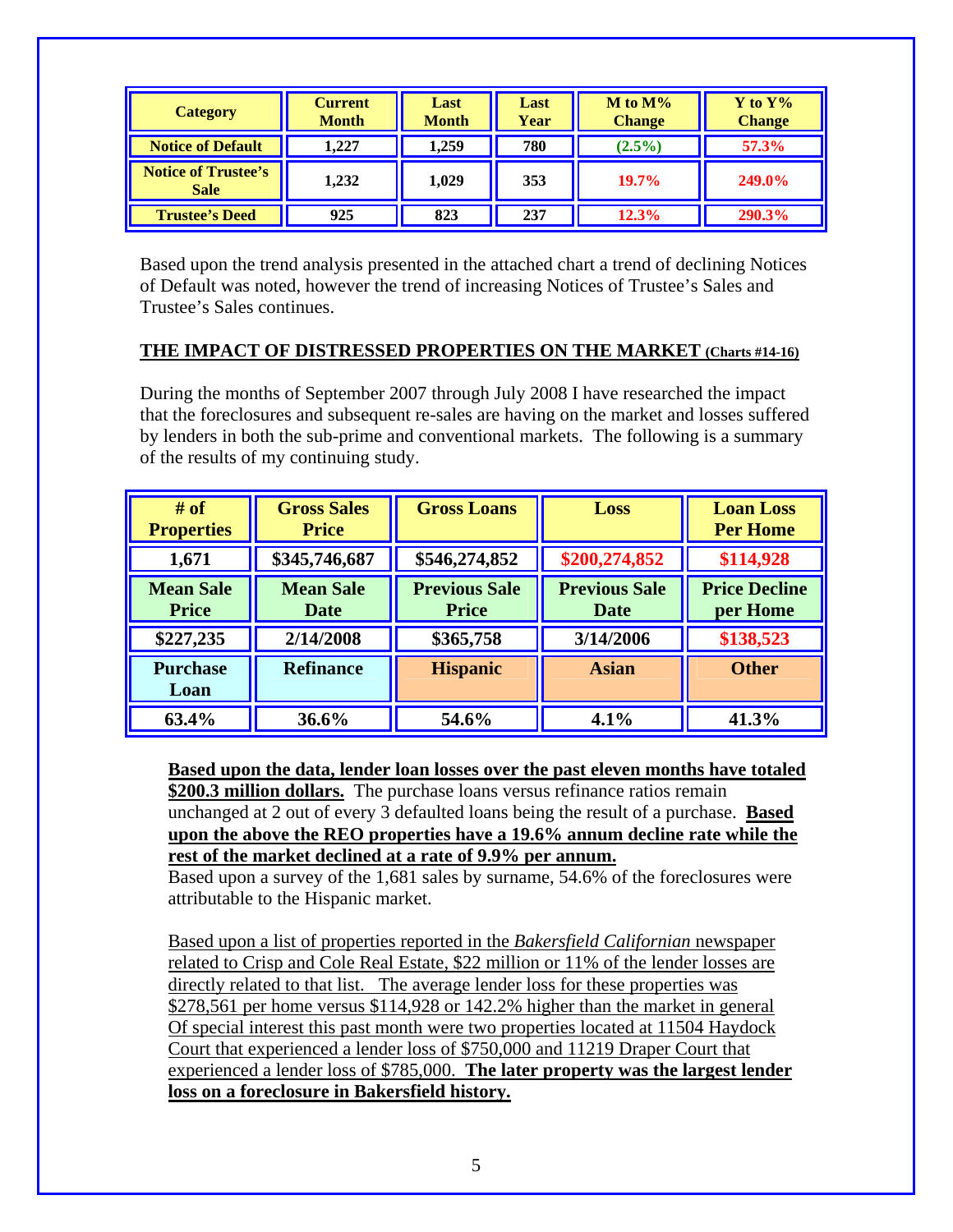#### **OPINIONS**

In general, the Bakersfield market continues to "out perform" the state as a whole during this market correction. Pricing continues its record decline as 70% of all of the sales are attributable to "foreclosed" properties. As we approach the end of the "prime marketing season", demand will decrease and supply will increase placing further downward pressure on prices. There also appears to be a "shadow supply" of REO properties in the Bakersfield area. Based upon my estimates there have been a total of 4,538 foreclosures in the Bakersfield market in the past twelve months. During that same period there have been a total of 2,075 REO sales through the MLS with a current listing inventory of 1,003 homes, thus leaving approximately 1,460 homes that are unaccounted for. If this data is correct, I expect to see a significant rise in supply in the "off peak" season which will further drive pricing downward.

The trend of foreclosures of undeveloped residential use land is continuing and K. Hovnanian announced last week the "indefinite shut down" of their two tracts in the City in the Hills project. Based upon a public records search, 88 of the 433 parcels have been sold leaving 80% of the tract undeveloped. Based upon 2008 absorption rates, build out would be four years. Of the homes sold in these tracts since the first of the year, the mean price was \$269,204 for 2,432 square feet for a mean unit price of \$111.68 per square foot.

As far as demand, some REO properties that are "under priced" are receiving multiple offers but mostly accompanied by up to 6% in seller concessions. There is antidotal evidence that "investors" are re-entering the market to purchase REO properties as rentals to the homeowners that have lost their homes to foreclosure in the past year. A cursory search in "Metroscan" indicates that of 3,095 properties sold since the first of the year, 529 or 17% have been posted with absentee owners by the Kern County Assessors Office. With last months median "distressed" sale price of \$172,750, the property will have a positive cash flow with a 20% down payment with a rent of \$1,200 per month.

Other "red flags" for the market were noted with continued rising unemployment, up another .4% last month and 1.8% from the same period last year. According to the Employment Development Department, job losses came from the financial, professional and business, leisure and hospitality with the largest (5,000) coming from the government sector. This was off-set with the addition of 6,500 lower paying farm jobs. The retail sales figures continue to decline thus resulting in a deepening of the recessive economy.

**All materials contained in this report are protected by United States copyright law and may not be reproduced, distributed, transmitted, displayed, published or broadcast without the prior written or oral permission of Gary Crabtree, SRA. You may not alter or remove any trademark, copyright or other notice from copies of the content. This report is intended for the use of my subscribers for internal purposes only.**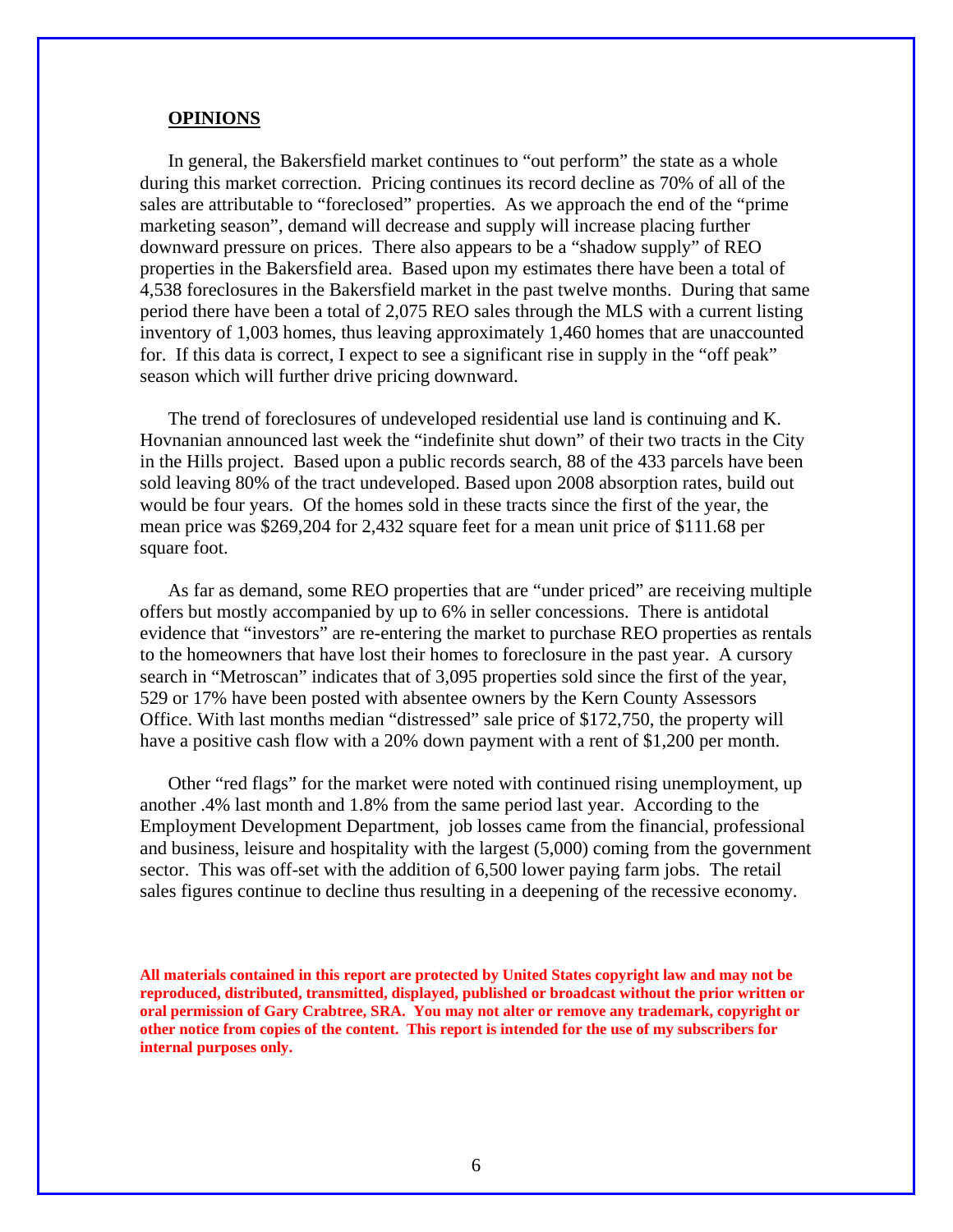

**Chart #2** 

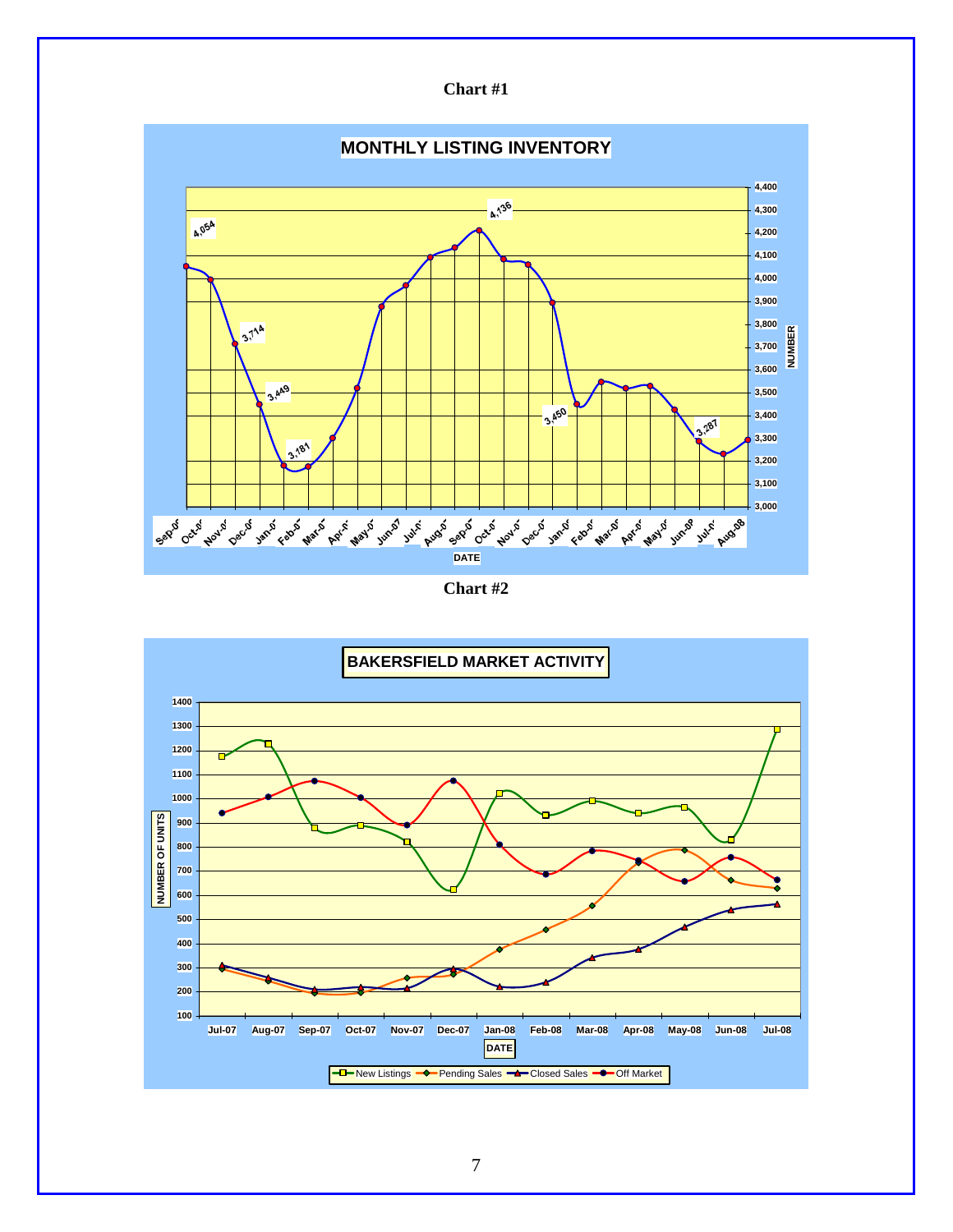

**Chart #4** 

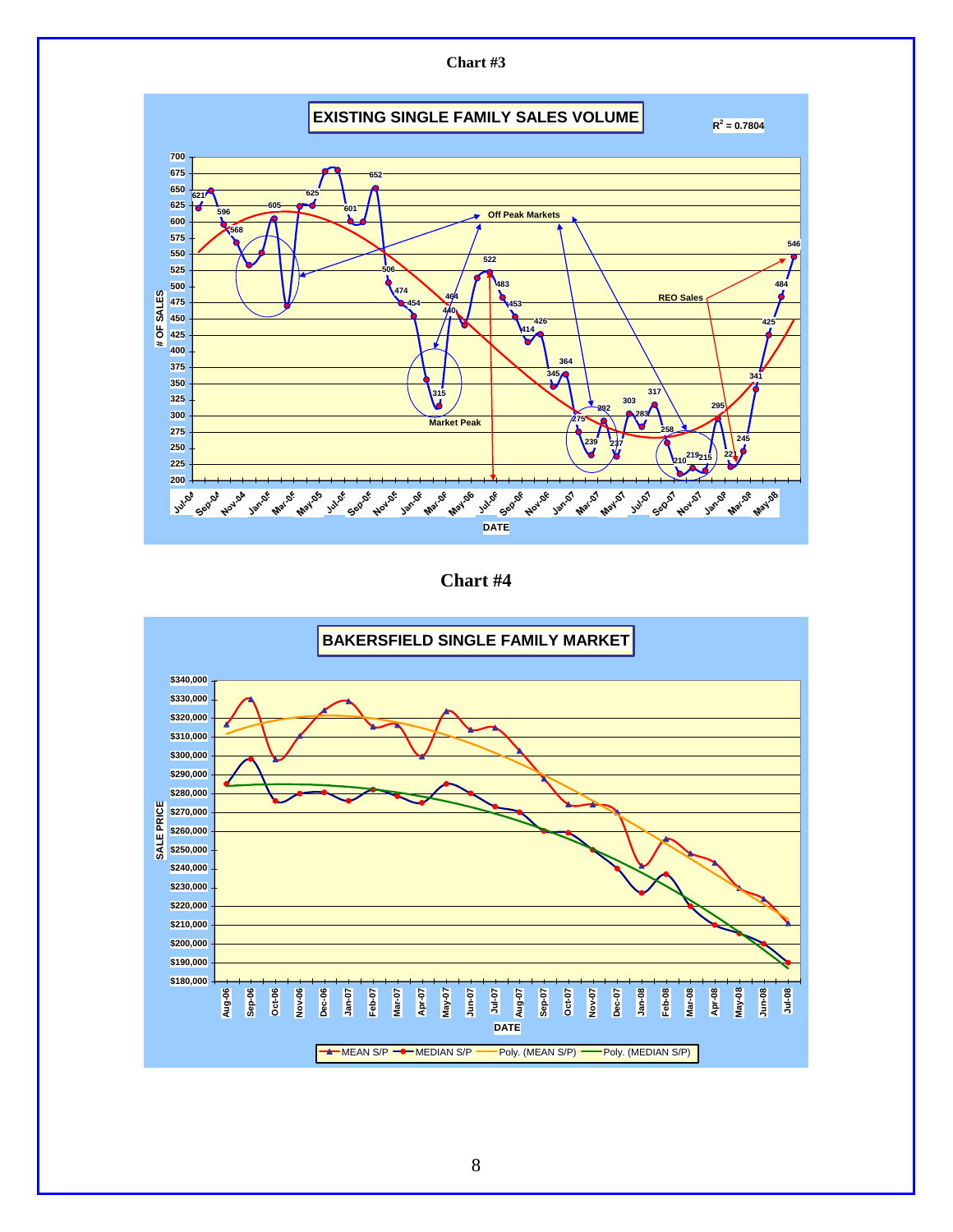

**Chart #6** 

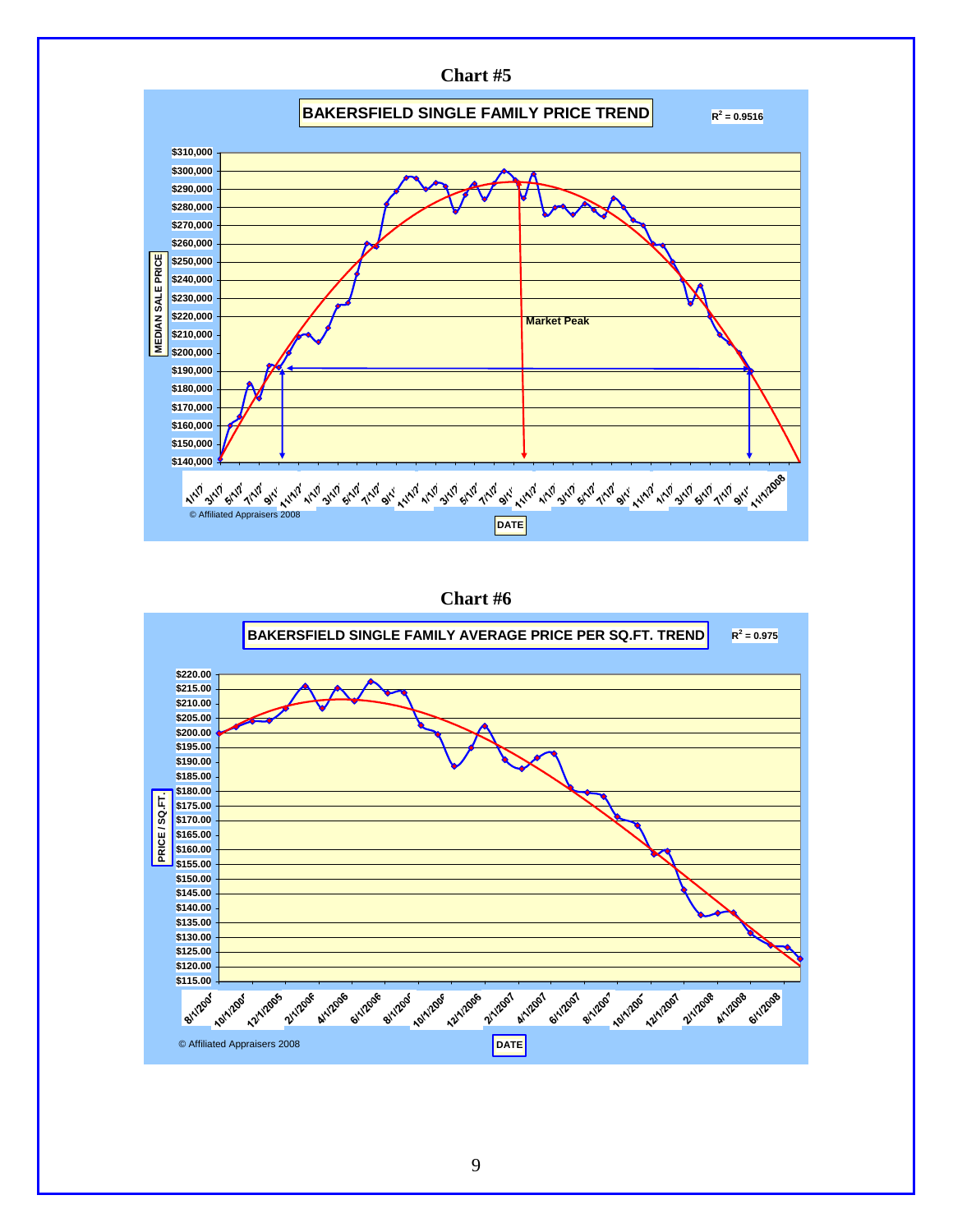

**Chart #8** 

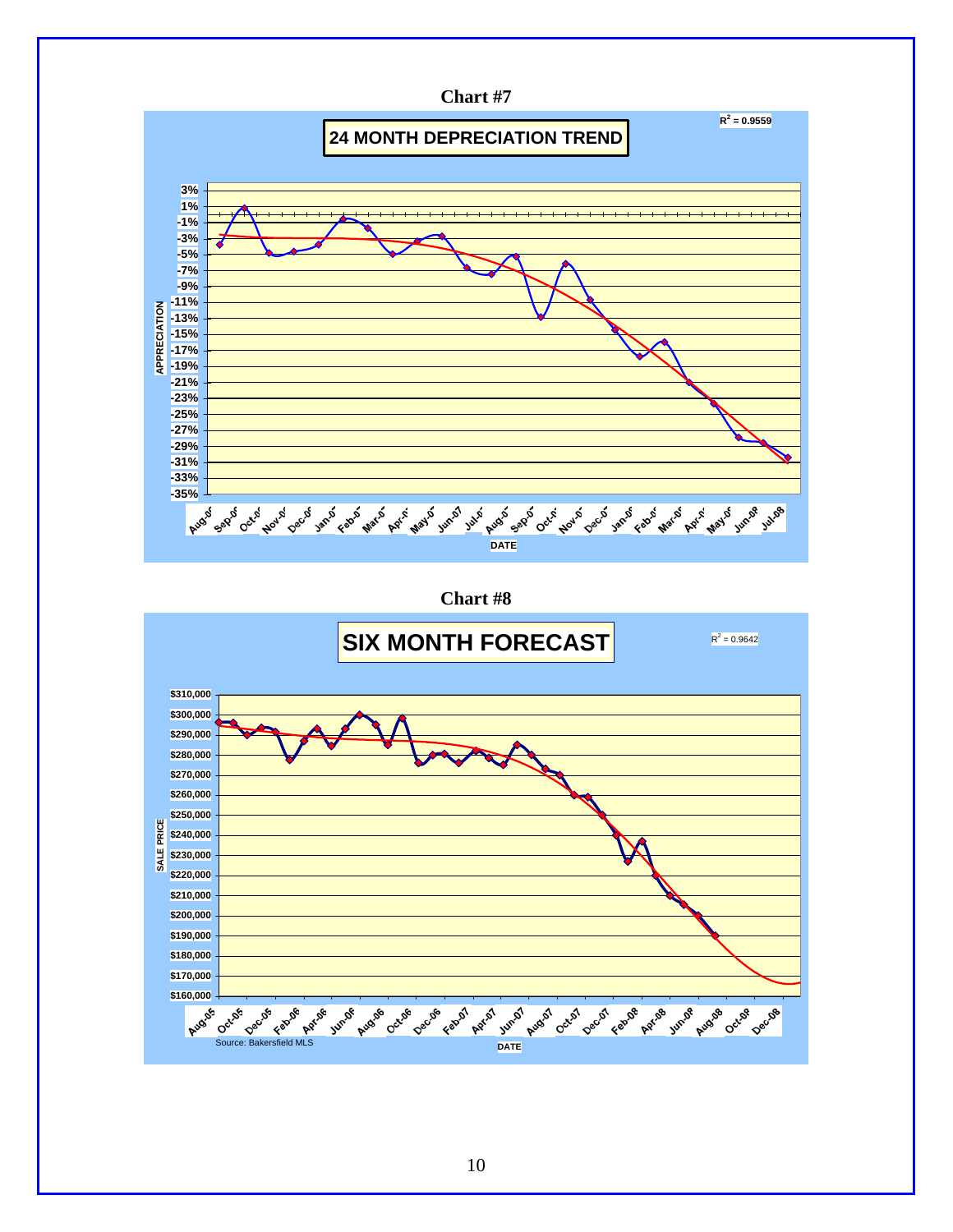

**Chart #10** 

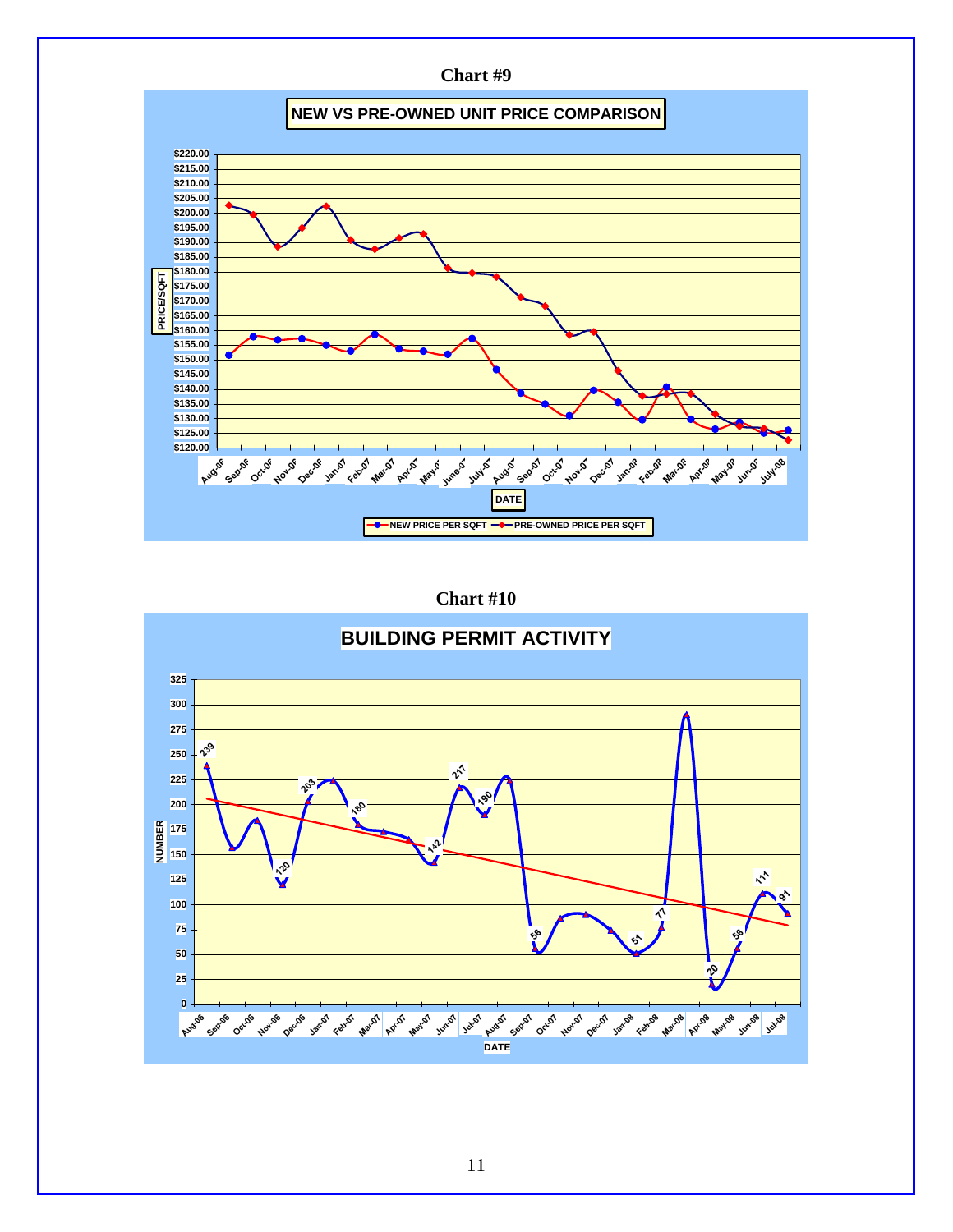

**Chart #12** 

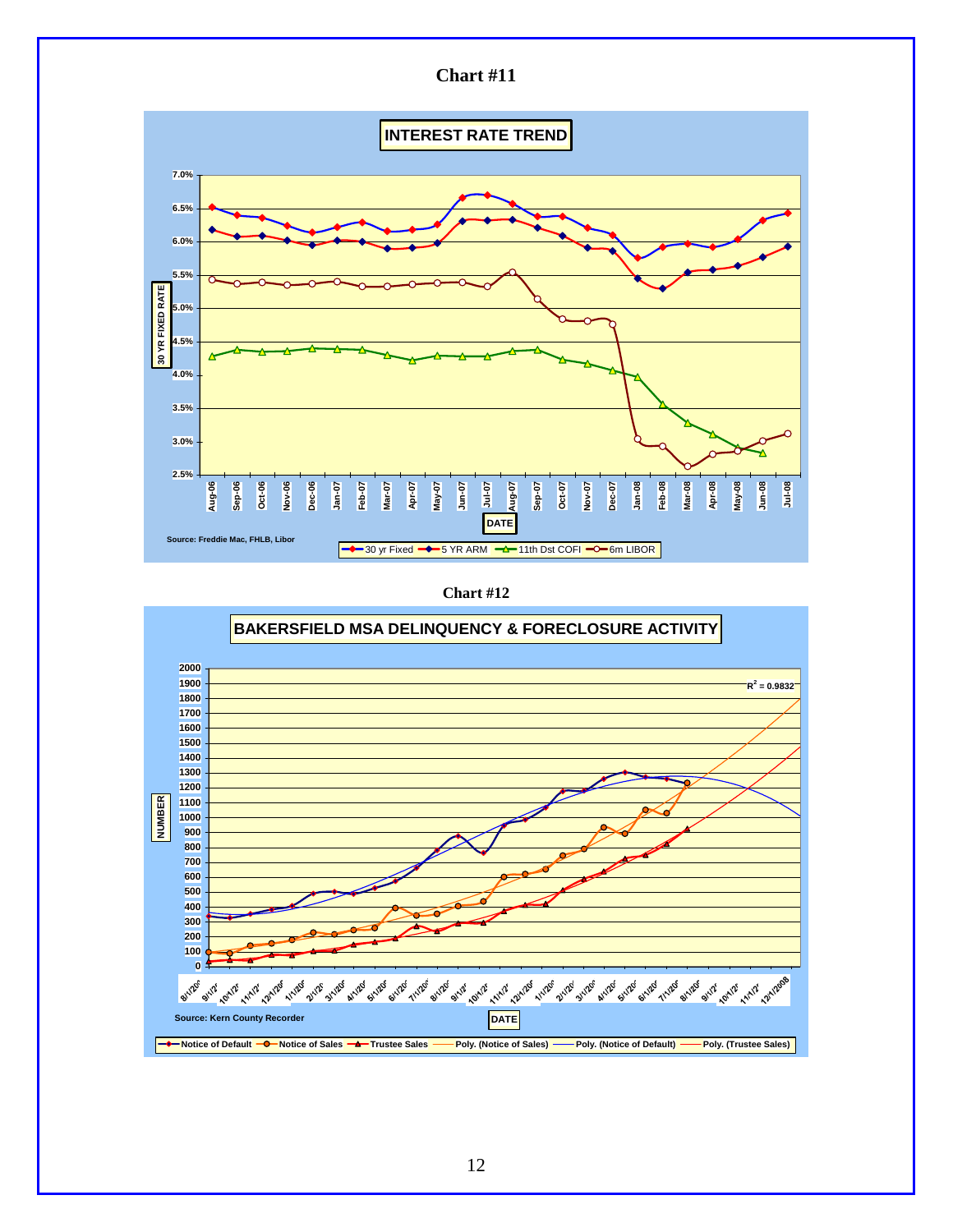

**Chart #14**